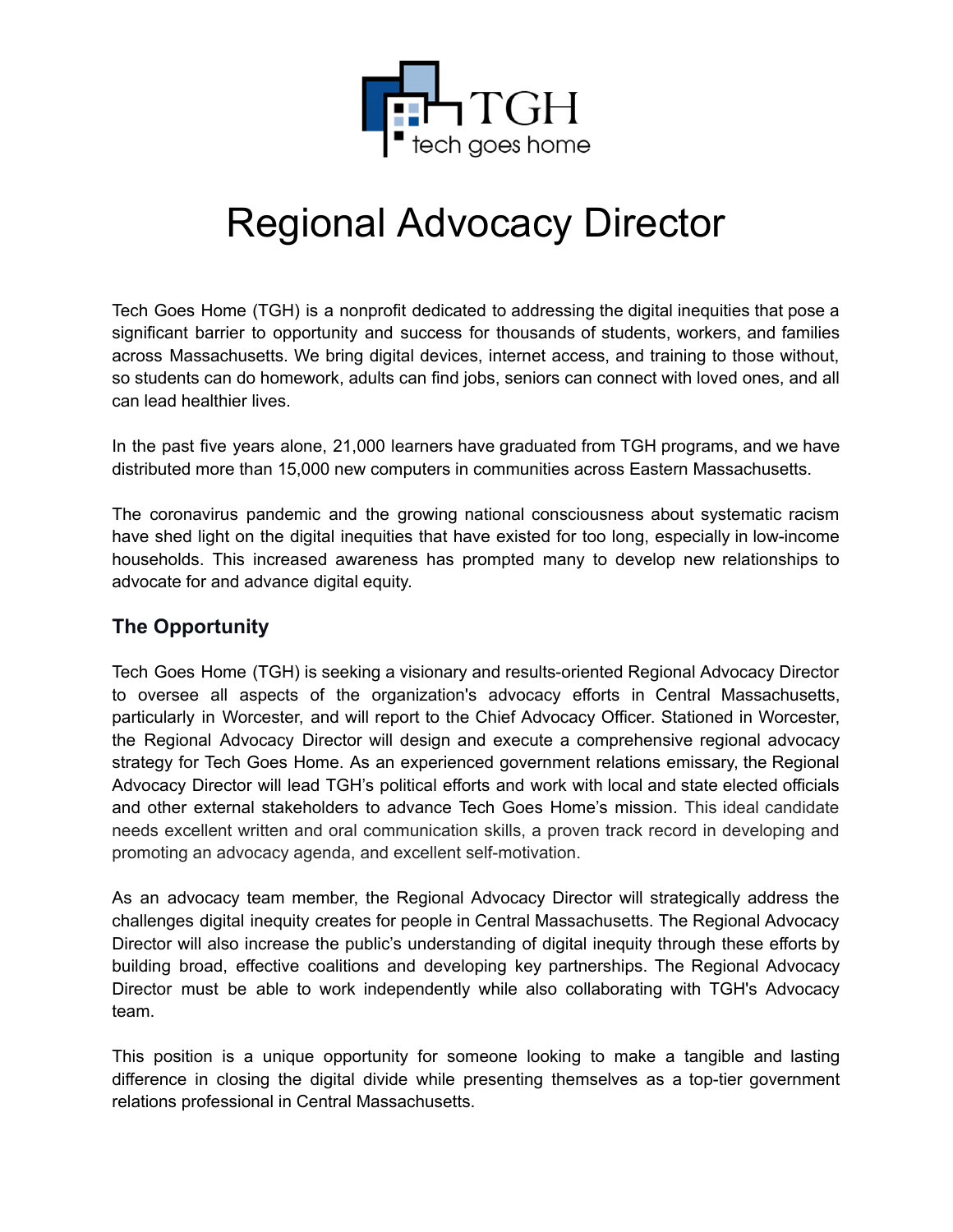

Among the responsibilities we imagine will be essential to the success of the position are the following:

#### **Advocacy**

- Represent Tech Goes Home's values, understanding that TGH's learners are often among the least represented in the public arena.
- Manage efforts that inform and engage board members, partners, instructors, and other supporters in TGH advocacy work.
- Collaborate with the TGH Development team to identify and advance opportunities for funding this work, either from the local public sector or through collaboration with partners or other leaders.
- Develop a deep understanding of the TGH program, partners, and digital equity
- Contribute to thought leadership pieces, including written op-eds and letters to the editor, and facilitate advocacy and public engagement opportunities.
- Increase the TGH brand awareness and engage key stakeholders with the TGH model.
- Research and prepare policy fact sheets, issue briefs, and assist with social media content.

#### **Relationship Management**

- Bring your established and broad network of public decision-makers to advance understanding of Tech Goes Home's mission and the issue of digital equity to a larger audience.
- Develop relationships and often meet with key public policy stakeholders, including elected and non-elected city and government staff, businesses, community organizations, public libraries, and other entities.
- Maintains engagement with local officials to influence the passage, defeat, or amendment to local ordinances or legislation of digital equity interest that impacts Tech Goes Home's objectives.
- Manages governmental, business, and community relationships and contacts on behalf of Tech Goes Home to ensure objectives can be successfully achieved and effectively promotes and enhances the organization's image and reputation.
- Represents Tech Goes Home in community/associational/chamber organizations to enhance growth strategy.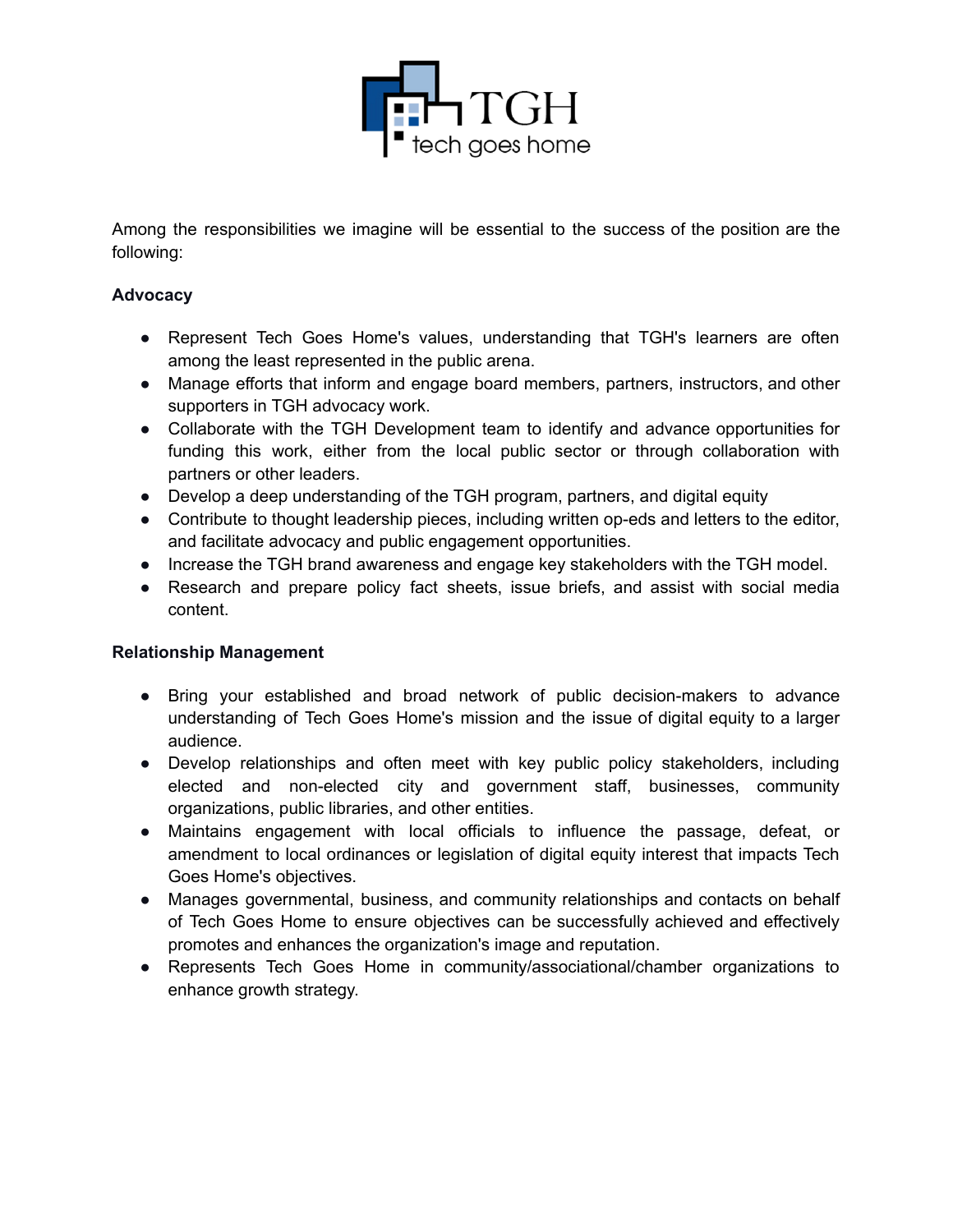

#### **Partnership Development**

- Prioritize, develop, and manage partnerships with community organizations, public libraries, nonprofits, schools, and other entities, and successfully and seamlessly transfer these relationships to the TGH Program team.
- Initiate and transfer the Salesforce database records related to partnership processes and procedures with accuracy and timeliness.
- Provide feedback, in conjunction with TGH's program team, to partners and/or instructors and assist in resolving issues and concerns in a professional and timely manner.
- Provide active participation in community coalitions to broaden support; identify, recruit, and engage activists and stakeholders to promote TGH's work to advance digital equity.
- Represent TGH on related local committees or other opportunities to advance understanding of the issue and TGH's work.

#### **Strategy**

- Develop the strategic direction and specific action plan for TGH's public sector and advocacy initiatives in Central Massachusetts, ensuring integration with the core program that provides technology, training, and internet access to under-served communities.
- Establish initiatives, collaborations, events, campaigns, press opportunities, and other methods for TGH's thought leadership on digital equity to be recognized and tapped, particularly as pandemic recovery and relief efforts move forward.
- After developing digital equity expertise, understand and share emerging trends in digital equity policy to position both TGH and its community as influential influencers.
- Monitor local legislative activity, including policy to advance digital equity
- Serve as an enthusiastic member of a developing team and contribute to your colleagues' success whenever possible without waiting for them to request assistance.

### **Experience**

TGH is an organization built on the principle that digital inequity has its roots in systemic racism and perpetuates poverty and unequal opportunity. Candidates must demonstrate a thorough understanding of this concept and preferably have experience advocating for systemic change. The successful candidate will demonstrate much, but not necessarily all, of the following professional experiences and personal attributes.

● Minimum of seven to nine years previous full-time experience in politics, advocacy, government affairs, lobbying, or a related field, with proven success in relationship management for a cause or issue.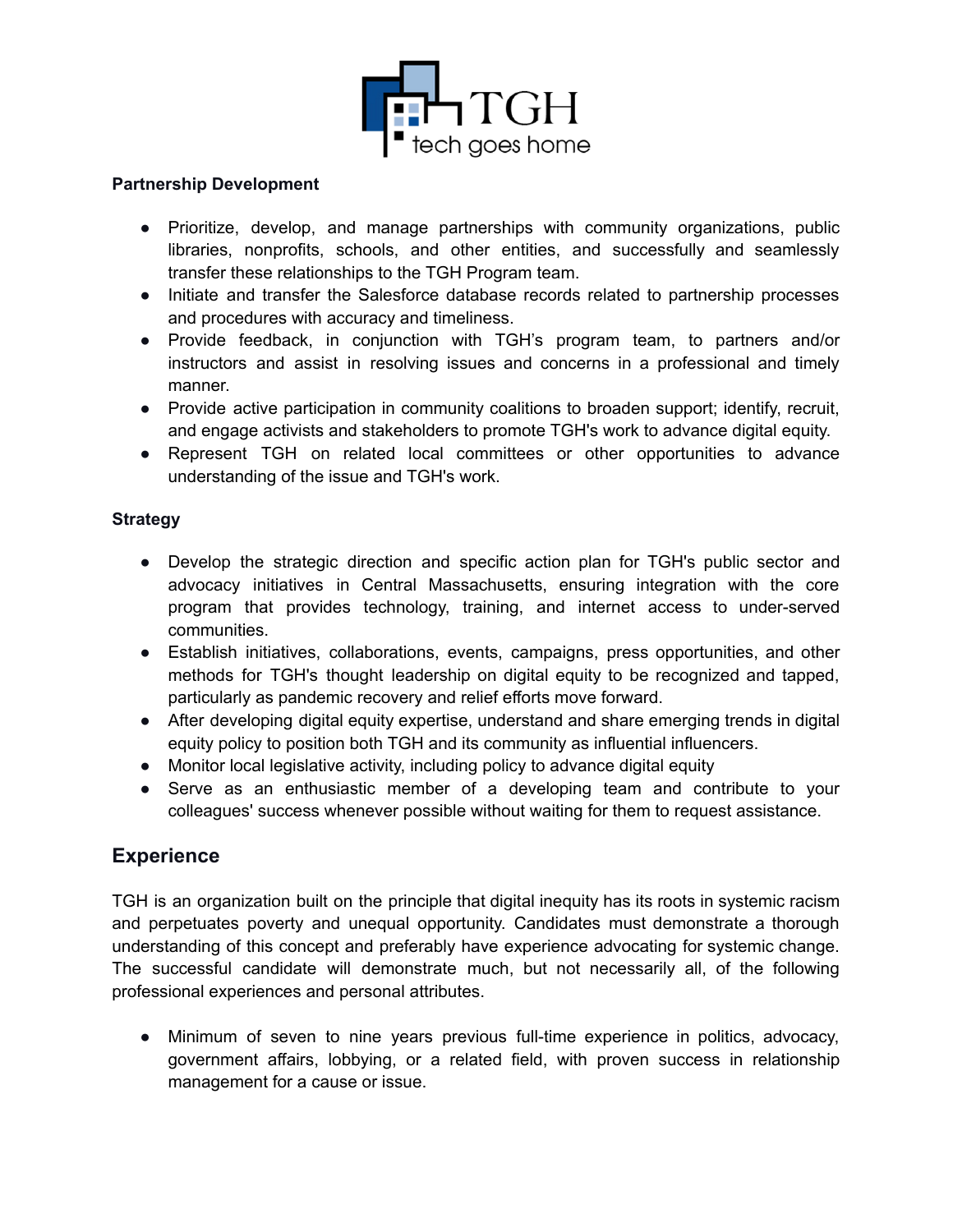

- Past success balancing external engagement--initiating meetings, events, or forums--with substantive message development and strategy.
- Examples of past coalitions or community organizing leadership advancing a social cause.
- Excellent written and verbal communication skills, particularly in synthesizing important concepts for non-experts, the media, political leaders, and/or the public.
- Lived experience with digital equity challenges is valuable and valued at Tech Goes Home.
- Facility with one or more of the languages spoken by TGH's learners is a plus. These include Spanish, Portuguese, Arabic, Mandarin, and Haitian Creole.
- Working collaboratively and respectfully with people of different races, cultures, socio-economic backgrounds, educational levels, and perspectives is necessary. Doing so with a good sense of humor is a plus.
- The ability to prioritize and handle multiple projects simultaneously, strong self-motivation, and work independently with limited supervision.
- Personal qualities include resourcefulness, attention to detail, resilience, enthusiasm for change, and patience for the time it takes.

# **Compensation and Benefits**

TGH strives to offer competitive salaries and benefits within the nonprofit field. Paid time off, extremely generous benefits, and a real commitment to work/life balance are standard. [Click here to learn more about benefits.] Professional development is quaranteed as you learn about the workings of a small, rapidly growing nonprofit. The salary range is subject to clarification as this is a new position but is estimated to be \$85,000 - \$95,000.

TGH is an equal opportunity employer, and all qualified applicants will receive consideration for employment without regard to race, color, religion, sex, sexual orientation, gender identity, national origin, disability status, protected veteran status, or any other characteristic protected by law. TGH is committed to building a diverse staff and strongly encourages women and people of color to apply.

Folx who are queer, trans, non-binary, Black, Indigenous, people of color, disabled, parents, are/have been system-impacted, are immigrants, and anyone who has experienced systemic oppression and/or gender-based violence are encouraged to apply.

Consistent with its duty to provide and maintain a workplace that is free of recognized hazards, Tech Goes Home, Inc has adopted this COVID-19 vaccine policy to help safeguard the health and well-being of employees and their families; our partners and visitors; others who spend time in our facilities; and the community from infectious conditions that may be mitigated through an effective vaccination program. As applicable, this policy is based upon guidance provided by the